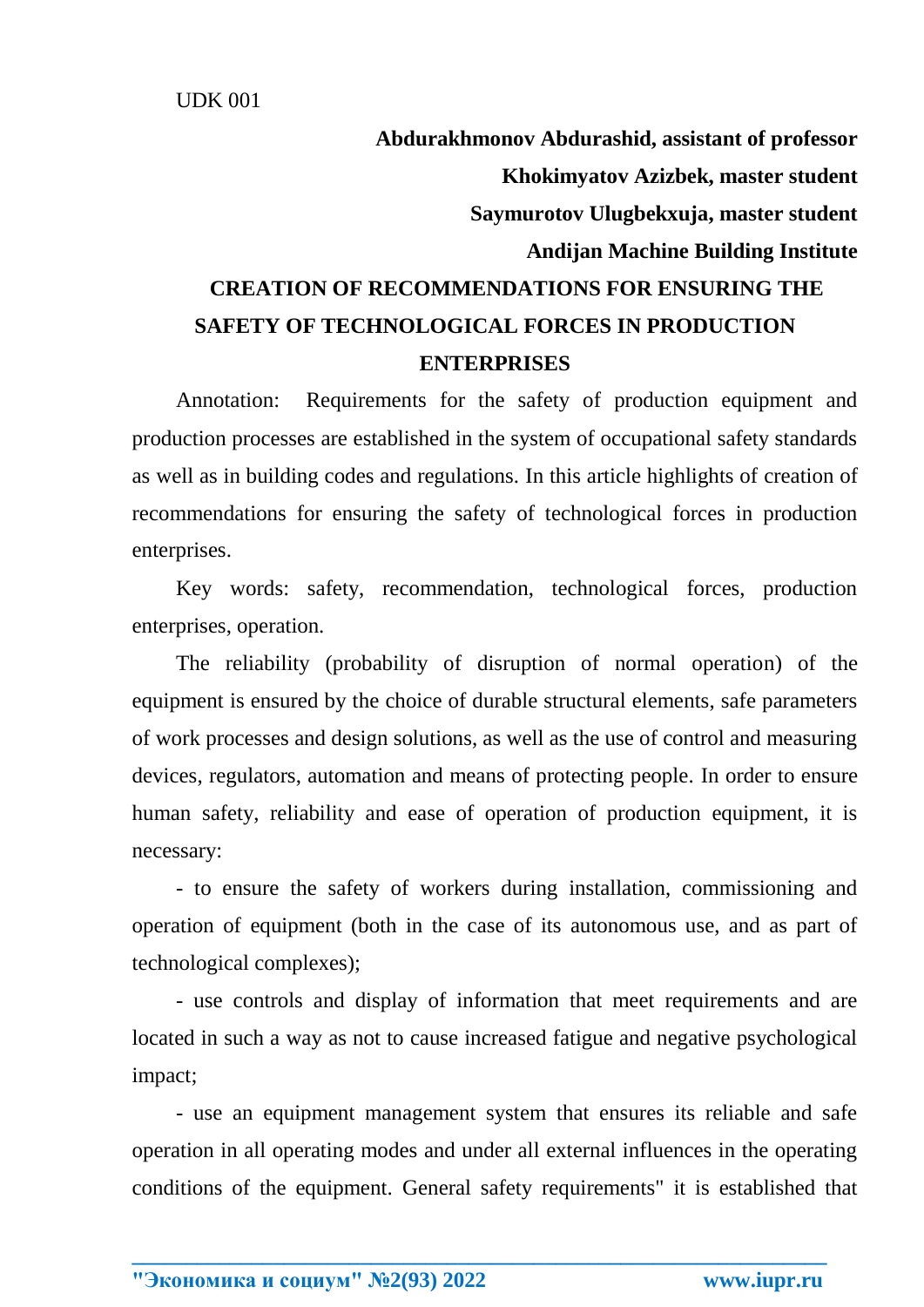safety is ensured by: choosing safer equipment; the use of protective equipment, mechanization, automation and remote control in the design; compliance with ergonomic requirements. The equipment must be safe both under normal conditions and under the influence of various environmental factors (high and low temperatures and humidity, aggressive substances, microorganisms, fungi, solar radiation, etc.). General safety requirements and is provided by: safety of production equipment; choosing a safer technological process; elimination of direct contact of workers with raw materials, blanks, semi-finished products, finished products and production waste that have a harmful effect; selection of the production site and production facilities; the use of protective equipment for workers; professional selection, instruction, training and testing of knowledge on labor protection.

Safety should be ensured already at the stages of drawing up the terms of reference, during the design and development of the project.

It is necessary to ensure the sealing of equipment, the use of remote control, monitoring systems and warning alarms in case of dangerous situations.

Production processes must be fire - and explosion-proof, must not pollute the environment. If necessary, additional requirements are imposed on the staff: by age; medical examination; training, etc.

The fulfillment of these requirements in full is possible only if they are taken into account at the design stage. Therefore, our country has adopted an appropriate procedure for putting products into production, according to which safety requirements should be provided for in all types of project documentation. They are contained in a special section of the terms of reference, technical specifications and standards for manufactured equipment.

At the design stage, all these devices and assemblies are calculated for strength, taking into account their rigidity and the type of acting loads (static, dynamic). At the same time, the right choice of safety margin plays an important role. Its values depend on the operating conditions, the presence of fatigue stresses during the operation of machines and a number of other factors.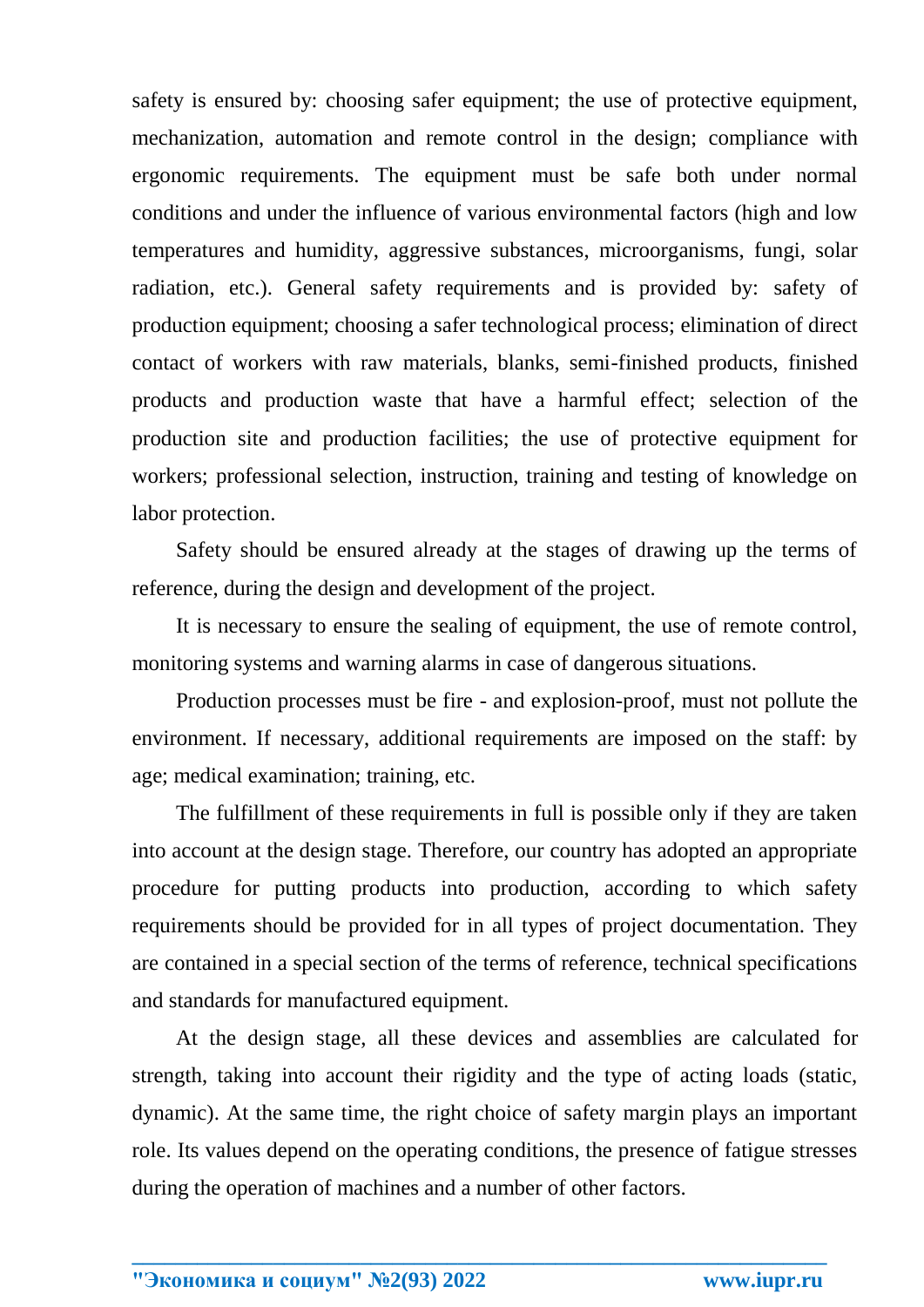The choice of structural materials of machines and mechanisms is also made taking into account potentially possible dangerous and harmful factors. Sparking materials should not be used in equipment for production facilities where the formation of explosive environments is possible. Conventional structural materials should not be used in pressure-operated installations, on aggressive working bodies or in conditions of particularly low temperatures. The choice of fire-hazardous materials as structural materials (for example, magnesium) creates large. difficulties at the stage of both operation and manufacture of equipment.

The general requirements for protective equipment are: exclusion of the likelihood of exposure to hazardous and reducing the impact of harmful production factors on workers, taking into account the individual characteristics of equipment, tools, devices or technological processes for which they are intended; reliability, durability, ease of maintenance of machines and mechanisms in general, including protective equipment. Let's look at certain types of protective equipment in more detail. The design and material of the enclosing devices are determined by the features of the equipment and the technological process as a whole. Fences are made in the form of welded and cast casings, gratings, grids on a rigid frame, as well as in the form of rigid solid shields (shields, screens).

Metals, plastics, and wood are used as the fencing material. If it is necessary to monitor the working area, in addition to grids and grids, solid protective devices made of transparent materials (plexiglass, triplex, etc.) are used.

The calculation of fences of the type of screens designed to protect against thermal, electromagnetic, ionizing radiation, as well as from sound and ultrasonic vibrations, is carried out according to special methods. The basis of the calculation is to ensure the attenuation of radiation to the limits permissible by the relevant sanitary standards. According to the principle of operation, locking devices are divided into mechanical, electronic, electrical, electromagnetic, pneumatic, hydraulic, optical, magnetic and combined.

Optical blocking is based on the principle of fencing a dangerous area with light rays. The luminous flux incident on the photocell (photosensitivity) is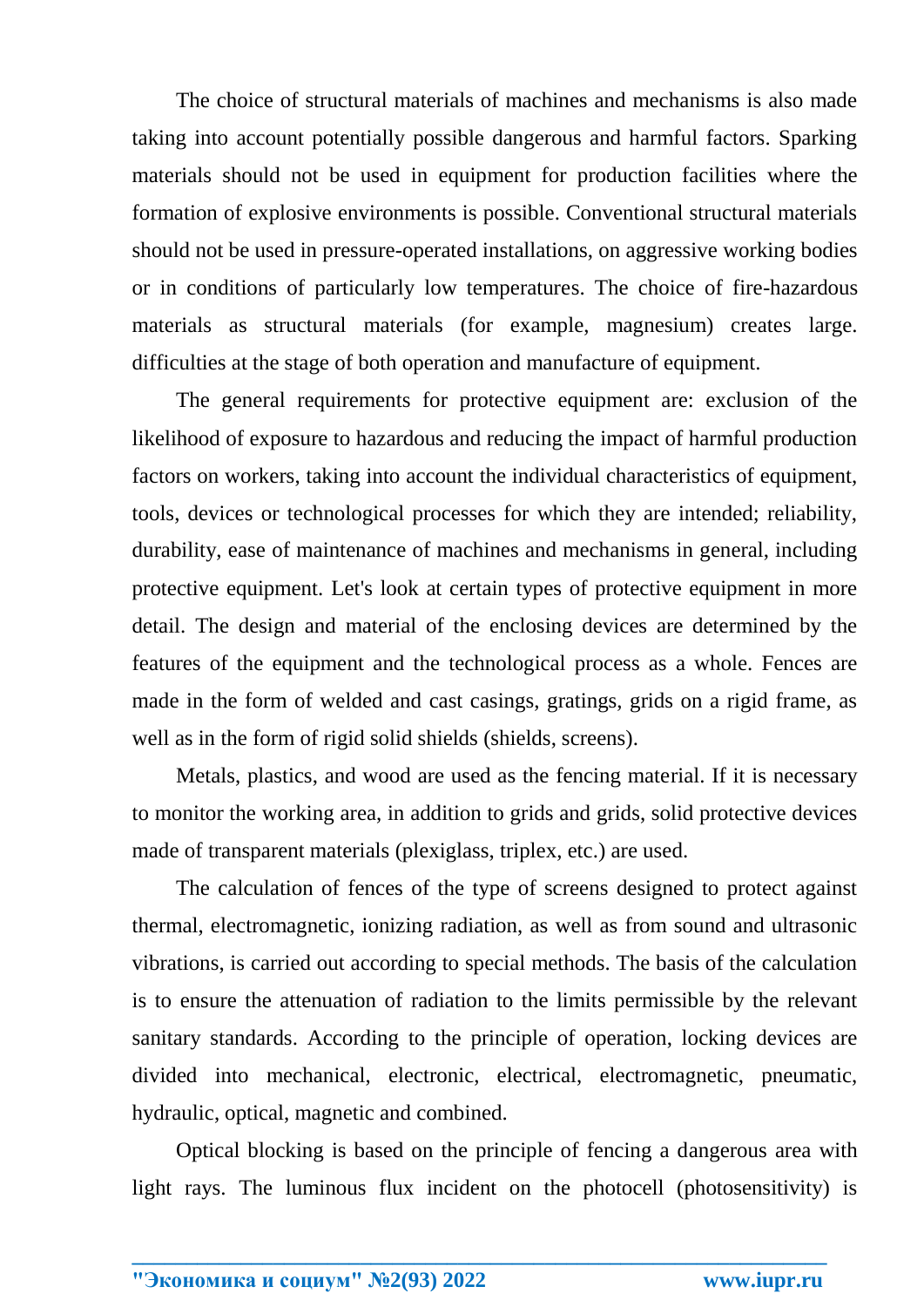converted into an electrical signal, which, after amplification (if required), is fed to the measuring and command device. Electronic (radiation) blocking is used to protect hazardous areas on presses, guillotine shears and other types of technological equipment used in mechanical engineering. The pneumatic locking system is widely used in units where working bodies are under high pressure: turbines, compressors, blowers, etc.

Examples of restrictive devices are elements of mechanisms and machines designed for destruction (or failure) during overloads. Weak links of such devices include: shear pins and dowels connecting the shaft with a flywheel, gear or pulley; friction clutches that do not transmit motion at high torques; fuses in electrical installations; rupture membranes in installations with high pressure, etc.

Weak links are divided into two main groups: links with automatic restoration of the kinematic chain after the controlled parameter has returned to normal (for example, friction clutches), and links with restoration of the kinematic chain by replacing the weak link (for example, pins and dowels). The operation of a weak link leads to a stop of the machine in emergency modes, which makes it possible to exclude breakdowns, destruction and, consequently, injuries. The safety of production processes is achieved by a set of measures and means of design and organized solutions:

\* adoption of the most advanced modern technologies;

\* selection of production equipment and its placement, taking into account the norms and rules of safe operation;

\* selection and provision of production areas, equipment and placement of buildings and structures taking into account the requirements of industrial sanitation, occupational health and safety;

\* professional selection and training of employees at the enterprise;

\* organization of production processes taking into account the technical capabilities of the equipment and the ergonomic capabilities of a person;

\* the use of collective and individual protection of workers from hazards and negative factors;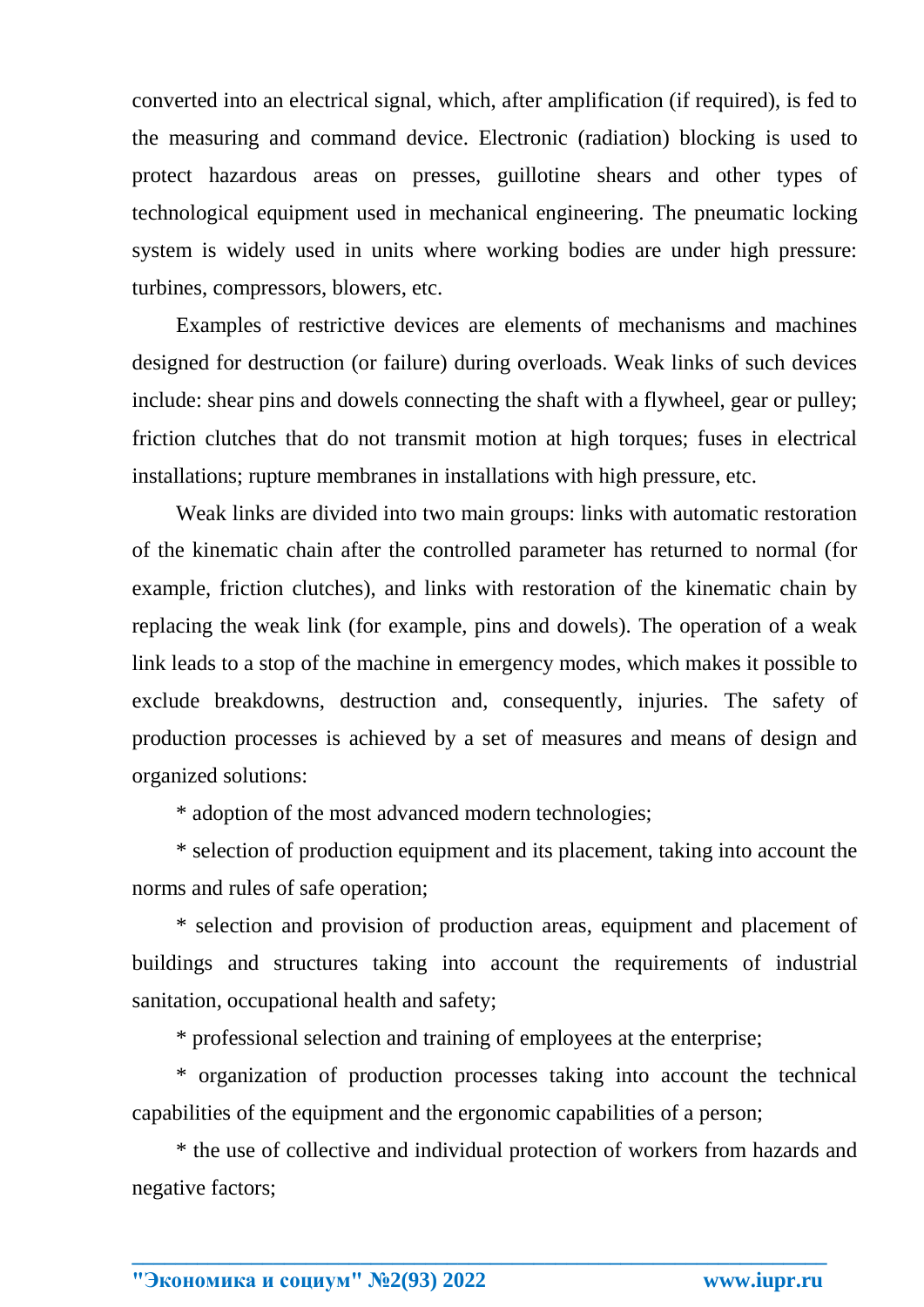\* constant supervision and control over the implementation of safety, industrial sanitation and occupational health requirements.

With all the variety of technological processes, there are general measures, requirements, the fulfillment of which allows you to create safe working conditions

\* the use of remote control, complex mechanization and automation of production processes;

\* exclusion of direct contact of workers with harmful substances, negative factors;

\* ensuring the sealing of technological equipment;

\* application of process safety control systems;

\* application of means of blocking and automatic shutdown of technological equipment;

\* the use of rational work and rest regimes in order to prevent negative effects, prevent the effects of dangerous and harmful production factors (the effects of noise and vibration, the accumulation of harmful substances and radionucleides in the body, psychophysiological effects, etc.).

\* ensuring electrical safety when working with electrical appliances and equipment;

\* ensuring explosion and fire safety, etc.

References:

1. Volosov S.S., Pedy E.I. Devices for automatic control in mechanical engineering. Publishing House of Standards, Moscow - 1998

2. Kabakov V.S. Program-target management of the use of fixed assets in mechanical engineering. "Mechanical Engineering", Leningrad - 1995

3. Ugli N. S. D. Types of transformer overload protection //ASIAN JOURNAL OF MULTIDIMENSIONAL RESEARCH. – 2021. – Т. 10. – №. 4. – С. 552-556.

4. Myasnikov V.A. Software control of equipment. "Mechanical Engineering", Leningrad – 2001